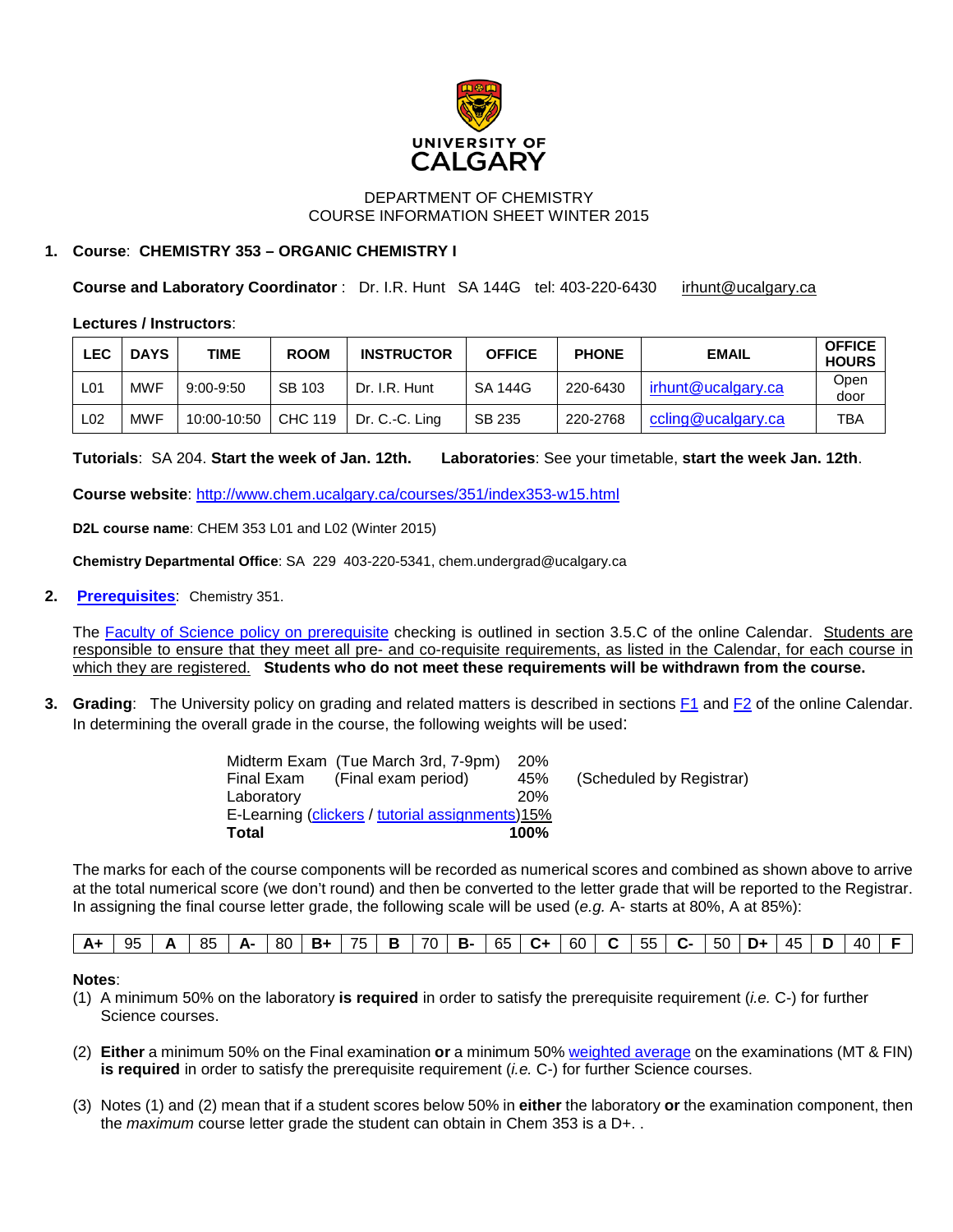- (4) The e-Learning mark is based on the best five out of six components: five equally weighted [tutorial assignments](http://www.chem.ucalgary.ca/courses/350/353assignments_W15.html) to be completed using Moodle (free system) and the Top Hat ["clicker"](http://www.chem.ucalgary.ca/courses/351/clickers.html) mark. The Top Hat "clicker" mark is based on your responses and participation to questions asked during the lecture time. If you opt not to use Top Hat then your e-Learning mark automatically comes from the five tutorial assignments.
- (5) [Tutorial assignments](http://www.chem.ucalgary.ca/courses/350/353assignments_W15.html) are written under "exam conditions" (as described below). You will be allowed to use a nonprogrammable calculator and/or model kit and have access to a periodic table and spectroscopy data tables if required. Absolutely no other resources of any kind can be used while completing an assignment, (see course website for more details). Breaking these rules will be will be treated as academic misconduct.
- (7) Students who have taken this course before at the University of Calgary *may* have the option t[o opt out of the laboratory](http://www.chem.ucalgary.ca/courses/351/laboratory/labopt.html)  [component.](http://www.chem.ucalgary.ca/courses/351/laboratory/labopt.html) If a student wishes to exercise this option, they *must* complete the arrangements with the Chemistry Undergraduate Program Coordinator (SA 229) *before* 4:30pm Friday January 23rd 2015.
- **4. Missed Components of Term Work**: The regulations of the Faculty of Science pertaining to this matter are found in the Faculty of Science area of the Calendar in [section 3.6.](http://www.ucalgary.ca/pubs/calendar/current/sc-3-6.html) It is the student's responsibility to familiarize themselves with these regulations. See also [Section E.6](http://www.ucalgary.ca/pubs/calendar/current/e-3.html) of the University Calendar.

#### **Deferred examinations will ONLY be provided for the Final Examination and then only with the** *approval of the Associate Dean.*

In the event that a student misses the midterm due to illness then a medical note will be required. If a student misses the midterm for other reasons, then analogous documentation will be required. The Chem 353 course coordinator will need to see the original documentation for review / decision and keep it (or a copy) for their records. The documentation must be provided to the course coordinator within 15 days of the date of the midterm in order for an excused absence to be awarded and the midterm course marks transferred to the Final examination. If no such documentation is provided within this time frame then a grade of zero will be assigned to the midterm.

## **5**. **Scheduled out-of-class activities:**

Any regularly scheduled **University of Calgary** classes have precedence over any out-of-class-time activity.

The **CHEM 353 MIDTERM** will be held on the **EVENING of TUE MAR 3rd 2015, 7:00-9:00pm**.

**If you have a conflict with the scheduled Chem 353 Midterm time, please inform the course coordinator and** *provide a copy of your schedule* **(preferably by email to facilitate a reply** *etc.***) as soon as possible BUT A MINIMUM OF TEN DAYS in advance of the midterm date so that an ALTERNATE examination time can be arranged for you. See note in section 4 about deferred examinations.**

If another class has an out of class course activity, such as a midterm, that conflicts with any part of your Chem 353 (lecture, laboratory or tutorial) then **they** are **required** to make alternate arrangements that fit your schedule so you must contact that course coordinator for them to make those required alternate arrangements.

# **6. Recommended Course Materials** (available from the Bookstore)

M. Jones, S.A. Fleming, "Organic Chemistry", Norton 4<sup>th</sup> ed. 2010 or 5<sup>th</sup> ed. 2014 M. Jones and Gingrich, "Study Guide / Solutions Manual for Organic Chemistry", Norton 4th ed. 2010 or 5th ed. 2014. Molecular Models: *very strongly* recommended (they are an allowed resource in examinations). Chemistry 353 Laboratory Manual (online from the [course website\)](http://www.chem.ucalgary.ca/courses/350/index353-w15.html). A self-duplicating Laboratory Notebook Top Hat account (*available* from Top Hat, see [course website](http://www.chem.ucalgary.ca/courses/350/index353-w15.html) for more details, free for UofC students)

**7. Examination Policy:** The University policies around examinations and tests are described in the Calendar [section G](http://www.ucalgary.ca/pubs/calendar/current/g.html) on examinations.

"**Exam conditions**" All examinations, tutorial assignments, laboratory quizzes *etc*. are closed book. Model kits and nonprogrammable calculators are allowed, a periodic table and spectroscopy data tables will be provided if required. **No other aids** including any form of "cheat" or "data" materials are allowed. Wireless devices and other electronic devices are not allowed.

Both the MT and the Final examinations are common to all sections, *i.e.* students in L01 & L02 write the same examinations. Both of the instructors are involved in determining content coverage, creating, selecting and reviewing examination questions, creating and reviewing grading rubrics and grading of student answers as well as reviewing the grades once collated.